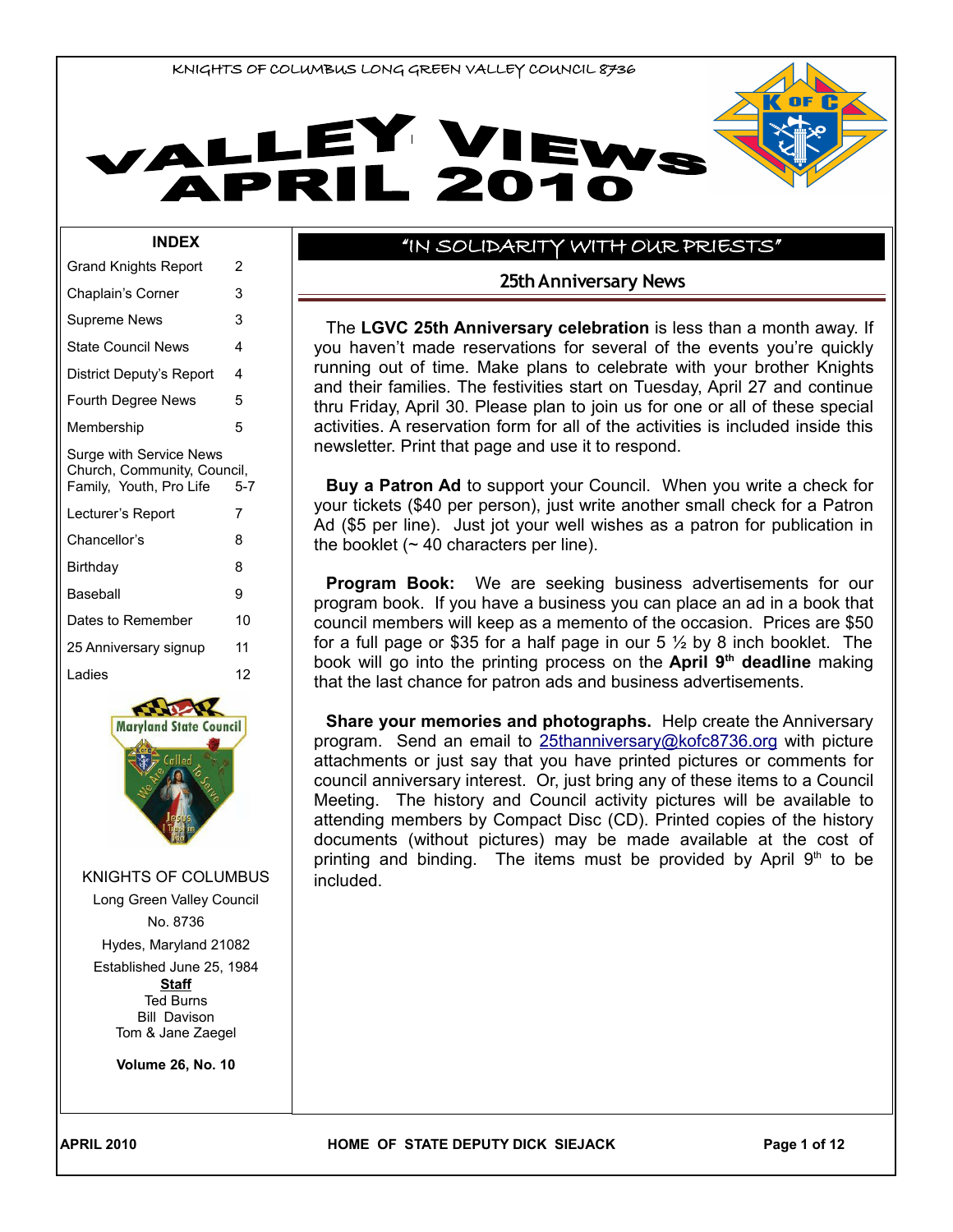# **GRAND KNIGHTS REPORT**

Dear Brothers,

Brothers, we are entering the home stretch and last quarter of our fraternal year. We did not have much success at the membership blitz in March. We still need several more new members to meet our membership quota. In addition, we have dropped 3 members, and I'm sorry to say it looks like there are seven more members that we will be removing from the ranks shortly. Please try to reach out to your Brothers and encourage them to participate in our council programs, events, and meetings. We will have a significant opportunity on the weekend of April 17th & 18th to recruit more new members at the SJE Ministry Fair. This is a perfect opportunity to show the parishioners all of our charitable works and the support that we provide throughout the Parish, and then get the men to sign their Form 100.

The Seminarians at St. Mary's University on Roland Avenue have invited us to attend the unveiling and Mass of Dedication for the bust of our founder Father Michael McGivney. They commissioned and funded the life-sized bust themselves as a tribute not only to their Brother Knight and graduate of the University, but also to recognize our entire Fraternal Organization which is an "indispensable source of support" for them and all vocations, and for our unwavering defense of the Church. I encourage you to attend the Mass and Ceremony on April 17<sup>th</sup> which will start at 11:00a.m. Please let me know if you are planning to attend so that I can include you in the RSVP card to them.

We will once again actively celebrate the Feast of Divine Mercy on Sunday, April 11<sup>th</sup>, at 5pm. Rob Vacek is leading our efforts in conjunction with Chris Deaver and the St. John's Parish Staff. There will be a prayer service in the Chapel, followed by a reception in our Council Hall. As part of our contribution to this program and the continuing promotion of the special feast, we have purchased a beautiful 4ft. X 5ft. tapestry of the Vision Icon of Sister Saint Faustina. I hope that you will join us for this special celebration and that we will pack the Chapel this year.

The annual State Convention is quickly approaching. I hope that many of you are planning to join us for the business, fun and festivities in Ocean City on May 14 – 16. Also don't forget the State Golf Tournament on May 13<sup>th</sup>. We hope to have a great turnout from our council to support the hospitality suite and our Brother Mike Sallese who is running for State Warden.

It is my sincere wish that this Lenten Season has been a time of special renewal for you and your family. Janie and I wish all of you a very happy and blessed Easter.

God Bless, and always remember to stay faithful and be grateful.

Tom Zagel, Grand Knight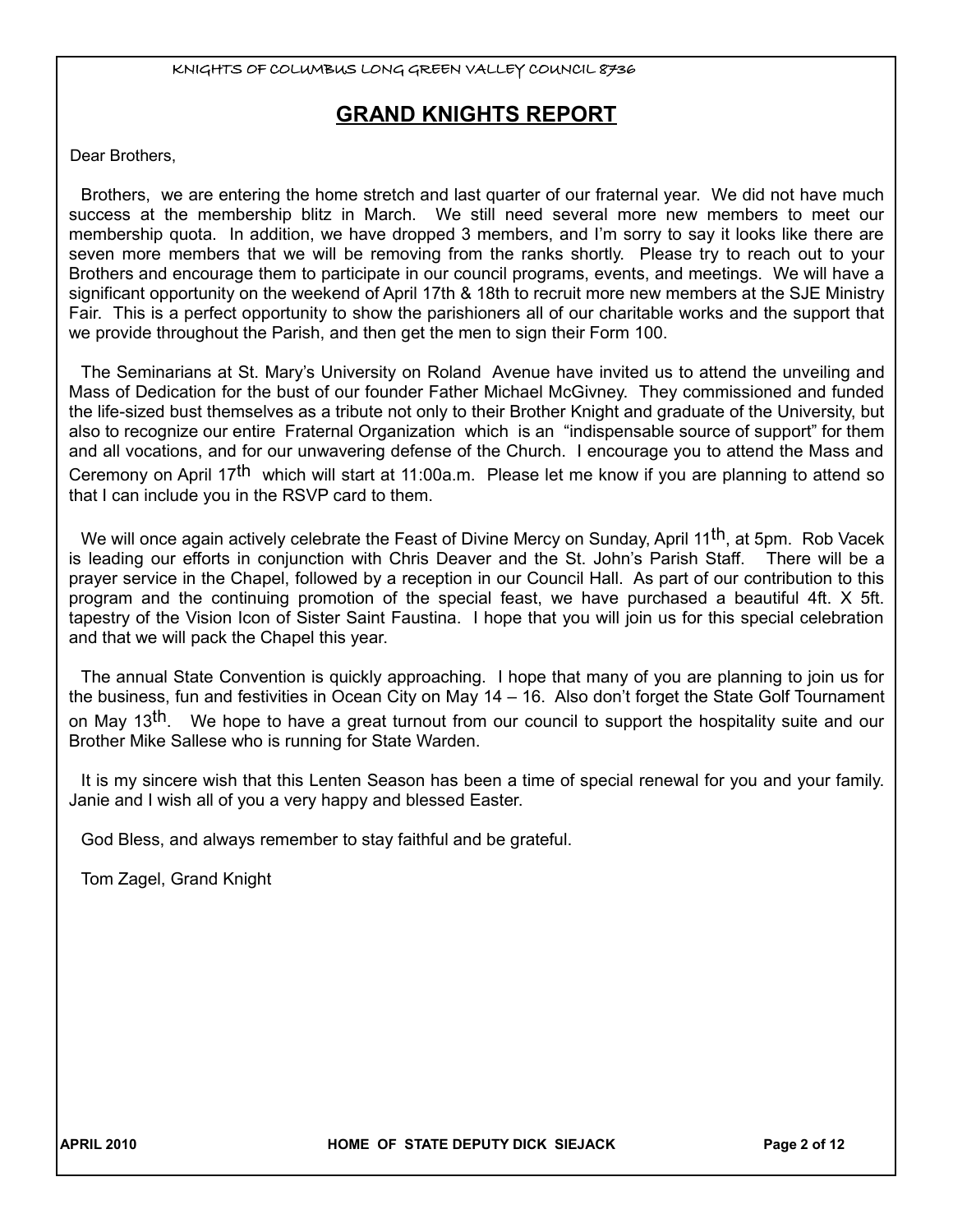# **CHAPLAIN'S REPORT**

**Fr. William Foley; 410-592-6206; WFoley[@archbalt.org](mailto:WFranken@archbalt.org)**

Dear Brother Knights,

This is my first contribution to the Valley News. I am happy to make some contribution. As most of you know, I have been appointed "temporary Administrator" of St. John's Parish. The Archbishop will officially appoint a Pastor within the next several weeks. In the meantime, I have accepted the position of being the Chaplain to Long Green Council. Father Willie will continue to serve as Associate Chaplain, due to the distance; and commitments at his new parish in Dundalk. I have also accepted the position of Associate State Chaplain offered by Peter Davio when he accepts the position of State Deputy. These positions should keep me busy with the Knights of Columbus.

I became a Knight in October of 1972 when I was a seminarian at St. Mary's Seminary. I still hold my membership with Notre Dame Council 2901. I am a fourth degree with the Archbishop Keough Assembly.

I have come to appreciate over the years the wonderful fraternity that the order provides and I am most grateful for the support I have received as a Priest. Please know that I will stay as active as time permits, and know how much I appreciate the commitment and dedication of this council to the parish of St. John's.

I look forward to celebrating the Council's 25th Anniversary with you. Congratulations.

Yours in Christ, Father Foley

# SUPREME COUNCIL NEWS

### **9th U.S. Circuit Court of Appeals Upholds Constitutionality of 'under God' in Pledge**

The 9th U.S. Circuit Court of Appeals ruled today that the words "one nation under God" in the Pledge of Allegiance "do not violate the Establishment Clause" of the First Amendment to the Constitution.

The Knights of Columbus led the campaign to add the words "under God" to the Pledge in the early 1950s, and the trial court agreed to allow the Knights of Columbus to join the present case as defendants when it was originally filed in 2005.

"This decision is a victory for common sense," Supreme Knight Carl A. Anderson said. "It is also a welcome reversal of the 9th Circuit's 2002 decision in a similar case that was ultimately thrown out by the Supreme Court on technical grounds. Today, the Court got it absolutely right: recitation of the Pledge is a patriotic exercise, not a religious prayer.

"Best of all, the Court said that the words 'under God' add a 'note of importance which a Pledge to our Nation ought to have and which in our culture ceremonial references to God arouse.' Every reasonable person knows that, and today's decision is a breath of fresh air from a court system that has too often seemed to be almost allergic to public references to God. This is a very good day for America," Anderson concluded.

In today's ruling, the Court noted that, "Among the 'self-evident truths' the Framers believed was the concept that all people are entitled to certain inalienable rights given to them by the 'Laws of Nature and Nature's God' and that the purpose of government should be to "secure those rights.'" Such beliefs provide the context in which the words of the Pledge must be understood, the Court said.

The Knights of Columbus and several individual Knights and their families were defendant-intervenors in the case, and the court's 2-1 decision incorporates many of the arguments presented to the Court by The Becket Fund for Religious Liberty, a public interest law firm that represented the Knights in the case. Oral arguments before the 9th Circuit panel had been heard in December 2007. Other defendants in the case included the United States government and a Sacramento-area school district.

**APRIL 2010 HOME OF STATE DEPUTY DICK SIEJACK Page 3 of 12**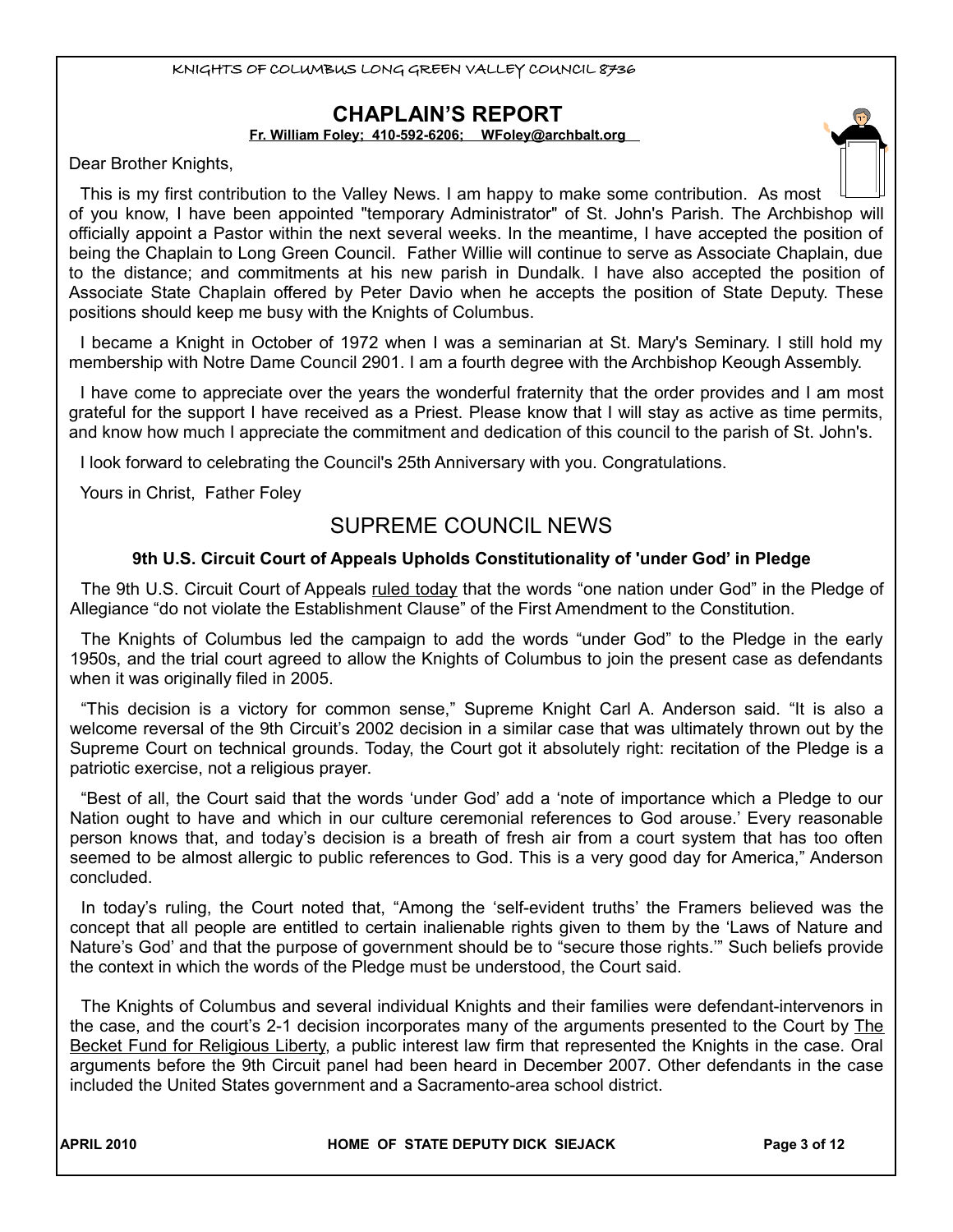# **STATE REPORT**

# **Maryland State Council Charity Fund**

At February's Baltimore Chapter of Grand Knights meeting, in celebration of the Chapter's 100<sup>th</sup> anniversary, State Deputy Richard Siejack accepted for the Charity Fund a \$725 donation from the past chapter presidents. We thank them for thinking of the Charity Fund and their most generous donation.

Donations made to the Charity Fund in 2009 are tax deductible if you itemize deductions on your 2009 tax return. For a donation under \$250 your canceled check will serve as a record of your contribution. For a donation of \$250 or more the IRS requires that you have a written statement from the charitable organization documenting your contribution. To comply with this requirement letters were sent to those who made a donation of \$250 or more. If anyone has any questions concerning their contributions to the Fund please call one of the directors listed below.

Donations to the Fund typically slow up after the first of the year but applications for financial assistance don't. Therefore we're asking the district deputies and grand knights to continue to support the Charity Fund by promoting the program within their districts and councils. We're also asking the grand knights, if they haven't already done so, to distribute the pre-addressed envelopes that were handed out at the GK seminar to all of their members and encourage them to make tax deductible contributions to the Fund. Distribute the envelopes in any way that works for the council - through newsletters, membership card mailings or other mailings the council makes throughout the year.

February was the last month that members could make contributions through the Combined Charity Campaigns at their workplaces. In many cases the employer matched the employee's contribution.

It will be a while before we know the amount contributed through these campaigns but we do want to thank those who donated to the Fund in this manner.

Complete details about the Fund and applications for financial assistance are available on the State Council website (www.kofc-md.org). Inquiries may also be made to Patrick E. Corcoran, 410-588- 5880, or Patrick J. Cantwell, 301-952-8290.

# **DISTRICT DEPUTY MESSAGE**

|                | Every Council a Star Council | numbers as of $3/15/2010$ |                |                  |
|----------------|------------------------------|---------------------------|----------------|------------------|
| Council No     | <b>New</b><br>Dropped        |                           | Net Membership | Net<br>Insurance |
|                | Members<br>Members           |                           | Increase       | Increase         |
| 8736           |                              |                           |                | 4*               |
| 9815           |                              |                           |                | $3*$             |
| 10100          |                              |                           |                |                  |
| 11372          |                              |                           |                | $6*$             |
| District Total |                              |                           | 18/60%         | 13/118%          |

Star District Goals 30 New Members; 11 Insurance Members \* Meets Quota

During March, 3 councils held their membership blitzes; the 4th council will be doing their blitz this month. I would ask all councils to make a concerted effort to get those gentlemen who filled out a prospect card to sign a form 100 and take their 1<sup>st</sup> degree this month.

**APRIL 2010 HOME OF STATE DEPUTY DICK SIEJACK Page 4 of 12**

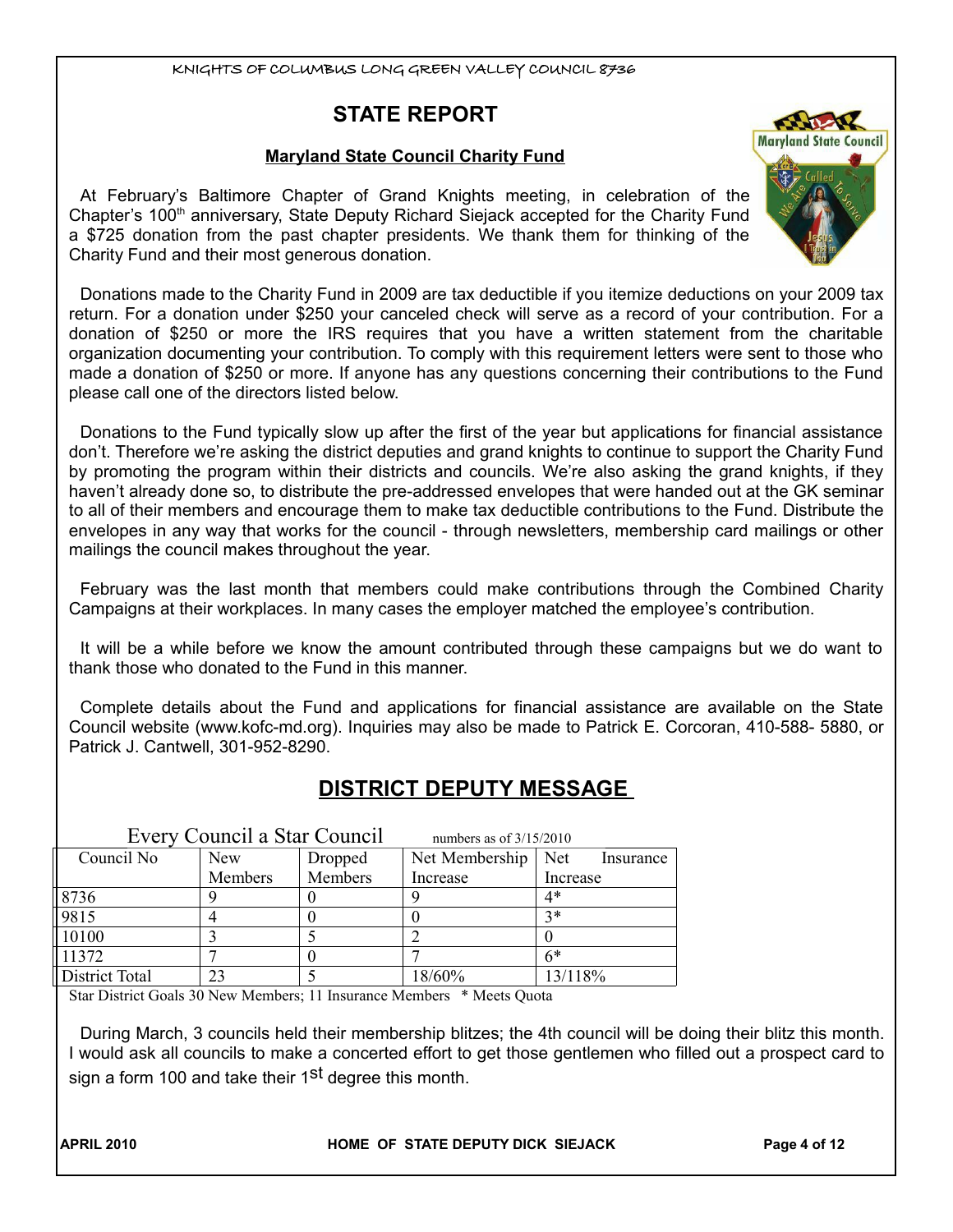Now that spring is here, I'm asking each and every member of the District to get spring fever about membership. Every one of our councils needs new members. Unfortunately, I think the main reason we aren't getting new members is that we are not asking our fellow Catholics to join or we are selling ourselves short by not adequately explaining the advantages a man and his family will enjoy by being a Knight. I know that each one of the council membership directors would be glad to hear and try your ideas and appreciate your help.

One quick reminder, registrations for the convention at the reduced rate are due NLT 4/15/09. The price increases by \$10 per person after that, no exceptions. For those of you planning to be there on Friday afternoon, the GK's, DW and myself will be participating in the Grand Knight Olympics at 2 PM in the Atrium. That and the fact that this is an election year should make the trip worthwhile and entertaining.

Anne, Charlotte, Norm & I want to wish each of you a Happy and Joyous Easter!

Brian O'Connor, District Deputy

# **FOURTH DEGREE NEWS**

Archbishop John Carroll Assembly 2378; Faithful Navigator Leonard Windsor

At the time of writing this message, we are preparing to attend the fourth degree Exemplification in Frederick. Next month we will report on the results.

Remember that we meet on the third Thursday of each month, and in April it will be at the Long Green Valley Copuncil at St. Johns Church in Hydes.

# **MEMBERSHIP CHAIRMAN**

**Jim Schmidt, Sr, PGK; 410-592-8891; snstrngjim@msn.com**

March was a busy month. We welcome Ken Furman into our council as a transferee and 6 members received their Third Degree: Matt Cuculis, Jerry Henderson, Matt Lewis, Harry Pippin, Josh Pippin, and Rob Vacek. Congratulations to all of them. We also had a membership blitz with a couple of interested men. We thank our Associate Chaplain, Father Foley, for his words of encouragement at some of the masses, and we are grateful for his continued support. During April at the St. johns Parish Fair, we will have a booth to again show the benefits of membership, especially highlighting the benefits that we bring to the Parish.



### **CHURCH ACTIVITIES Randy Keiser; [mostincorporated@yahoo.com](mailto:mostincorporated@yahoo.com) 410-491-6407**

Happy Easter everyone! It looks like we're finally getting some better weather , <sup>1</sup> although the Church clean up was canceled. It was quickly rescheduled for March 27 and at the time of writing we do not know how it worked out.

The Divine Mercy Service is schedule for Sunday April 11<sup>th</sup> starting at 5:00PM in the Chapel. Note the Grand Knight's article which explains the Divine Mercy program.

St. Johns Church is holding its annual Spring Fling on May 6-8. We operate a beer stand for those nights. We can always use some help with the stand and perhaps elsewhere where our services may be needed.

On May 30<sup>th</sup> we have another 5<sup>th</sup> Sunday mass activity scheduled after the 11:15AM service. It was decided that we would attend a brunch at a local restaurant such as Josef's or the Mountain Branch. I

APRIL 2010 **Research APPI CITE OF STATE DEPUTY DICK SIEJACK Research Page 5 of 12**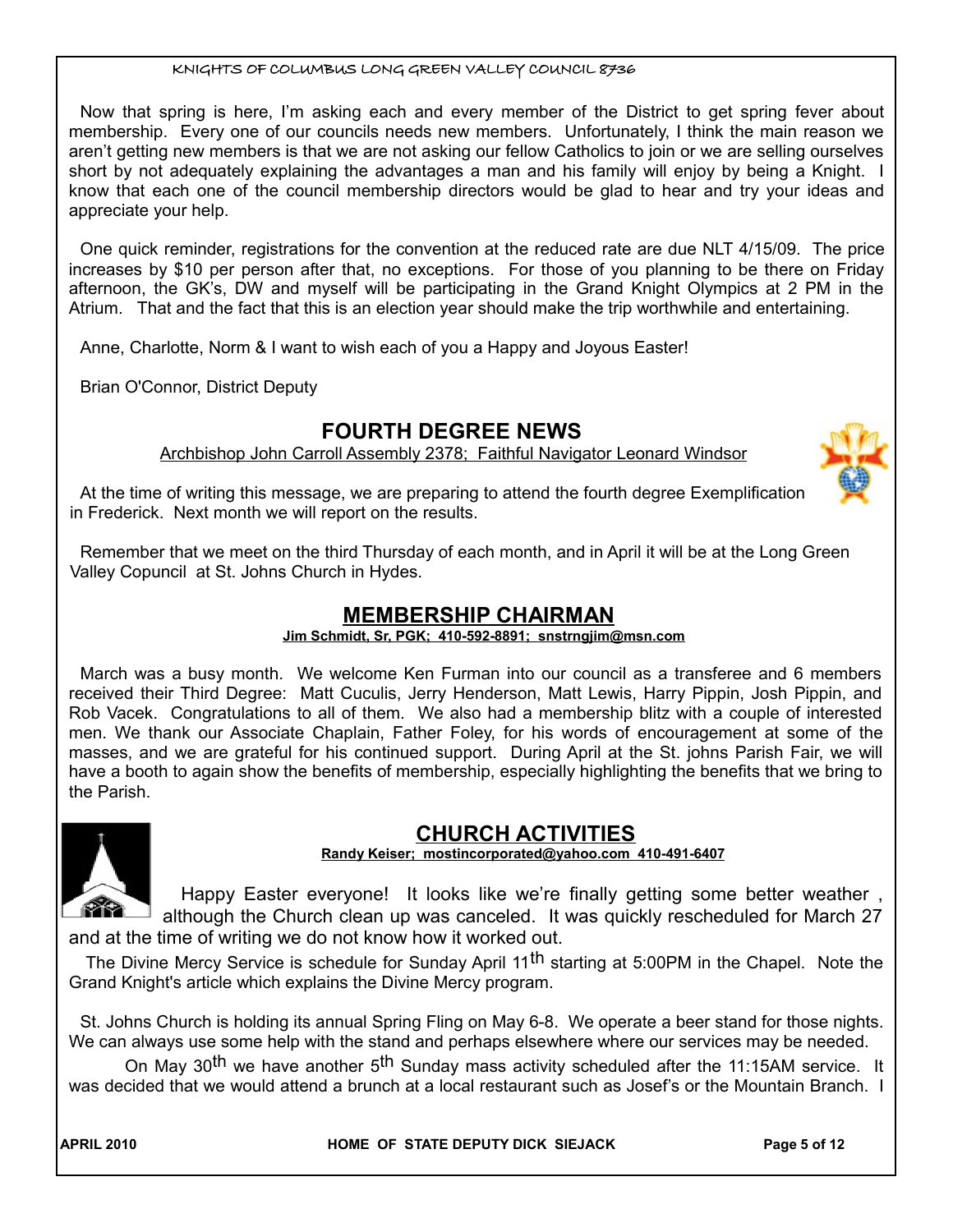think we should have reservations for the group. Please contact me as soon as possible if you are interested, so I can make the necessary arrangements.

During the Christmas break there was a major leak in the St. John School that caused a lot of damage to the floors. The renovation process has been scheduled for the Spring break. By the time you receive this newsletter, the work will be under way. We have been asked to help with the relocation of the furniture on March 31 so they can work on the floors. The Parish has requested the help of the Knights to move desks, cabinets, etc. We have requested help for the 31st via email. In addition, if anyone can help to move the furniture back into the rooms at the completion of the renovation, we would be most grateful. This effort will take place on Thursday, April 8th, starting at 8AM and running most or all of the day. If you can help us out with this task, please contact the Grand Knight or Eric Schumacher in the parish office, 410 592 6206.

# **COMMUNITY ACTIVITIES**

Mike Naumann 410-592-4884 mike.n@pioneernetwork.com

# 2010 EASTER PROJECT

With the excess funds from the Thanksgiving/Christmas Food Project, Long Green Valley Council supported the Missionaries of Charity Gift-of-Hope Convent's 2010 Easter Food distribution and Our Daily Bread Employment Center.

On March 19<sup>th</sup>, Long Green Valley Council donated the following to the Missionaries of Charity's Easter Outreach Program.

 500 lbs. of White Potatoes, 200 lbs. of Onions, 120 cans of Fruit Cocktail, 5 boxes of Apples, 5 boxes of Navel Oranges

We also donated the following to Our Daily Bread Employment Center. 22 Market Day Frozen Pies, 5 boxes of Apples, 5 boxes of Navel Oranges

I would like to thank PGK Carroll McComas, Kevin McComas, John Caine, Mike Keegan and James Wright for assisting with the food deliveries. Special thanks to Carroll & Kevin McComas for the use of their trucks and James Wright for obtaining an excellent price for the produce from The Class Produce Group. Thanks also to those Council members and members of St. John the Evangelist Church faith community for making these charitable acts possible by supporting the Knights of Columbus Food Project.

John J. Mayni, Project Chairman

# **COUNCIL ACTIVITIES Council Elections**

The election of Council Officers for the 2010-2011 fraternal year will take place at the second meeting in May. Nominations are now being accepted by the **Nominating Committee.** Any third degree member in good standing is eligible to run for any office. If you are interested in running for an office or would like additional information on the various responsibilities and duties of an elected office, please feel free to contact any member of the Nomination Committee:

James Schmidt, Sr. PGK 410-592-8891 snstrngjim@msn.com James Schmidt, Jr. PGK 410-817-4691 jmtrn@aol.com Chuck Bogdanowicz, PGK 410-592-5913 [chuckbog@msn.com](mailto:chuckbog@msn.com)

APRIL 2010 **Research APPI CITE OF STATE DEPUTY DICK SIEJACK Page 6 of 12**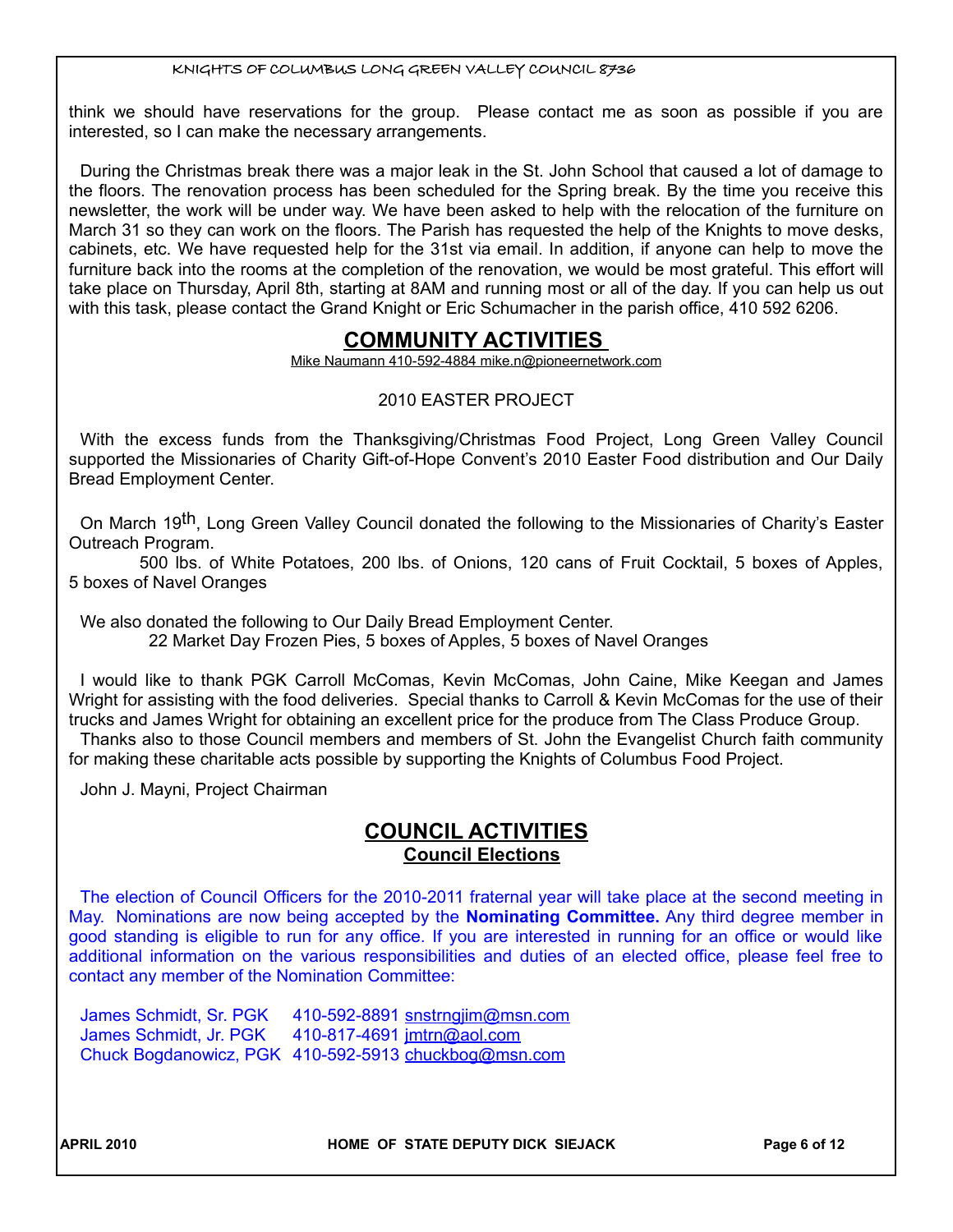# **YOUTH ACTIVITIES Chris Phillips – Director Catholic Bee**

The 11th annual Catholic Bee was again a huge success this past weekend. Brother Joe Owens, and wife Barbara, put on another terrific program. Only four schools were represented this year, with several declining our invitation due to the effects of weather earlier this year.

Still there were 10 contestants and a crowd of about 50 faculty, parents and guests. Chris Phillips, our youth programs director, was there to help with set up and preparation efforts, and he took good photos as well. You can see them at our next meeting. Past GK's Jim Schmidt, Sr. and Jim Cross were judges along with current GK Tom Zaegel. The top three winners were all from SJE School, a first for any school entering this program. Sean Bohon was the 1st place winner, Erin Dodson took 2nd ( she also won last year at LGV and the State competition), and third place winner was Ryan Jones. They will represent SJE School and our Council at the State competition on May 2

Basketball Free Throw Contest

Winners from the Basketball Free Throw Contest were awarded basketballs as prizes on Wednesday, March 17<sup>th</sup>. Our winners were: RJ Stuckey Kristi Kozlowski Nelson Gramick Bobby Smith

# **PRO LIFE**

#### **Ed Gibbons PGibb1@aol.com 410-592-2750**

On Saturday, the twentieth of March, our Council's Pro-Life team and St. John's, Hydes, Respect Life Committee, including Cris Deaver, head of Adult Faith Formation in the parish, traveled to the Hillcrest Abortion Clinic in Catonsville, to pray the four mysteries of the Rosary for the end of abortions at that Clinic.

It is our hope that by our prayers and witness we were able to prevent at least one abortion in that clinic.

To honor the Day of the Unborn Child, a Rosary was said at the Council and Mass was attended.

# **LECTURER'S REPORT**

#### **Joe Wenderoth, (410) 491-5918, email lecturer@kofc8736.org**

The March Lecturer program was a demonstration of a projection system that is being considered for television and internet programming in the Council Home. Members were afforded the opportunity to see the quality of the technology that would be available. We don't yet have internet access and a big screen so that we could conduct the LGVC web site demonstration previously planned. Stay tuned, we will have it soon. As always, please advise me of any requests that you may have for Lecturer Programs.

Last puzzle answer to the Animals Backing Up question is "**Tackle**". I asked that you think of two animals that have names of three letters each. Put these names side by side and read them backward, and you'll get a common six-letter word. What is it? Here's the hint I provided: The two animal names are general names – not ones for a particular gender or variety. The two animals are **Elk** and **Cat**.

The puzzle for April follows. You can email (preferred) or snail mail answers to the Lecturer. The Knight's Ladies are also invited to compete as usual this month. The Knight's Ladies responses have been lagging badly.

**April Puzzle.** Salty Language There are four common words in the English language that contain the consecutive letters N-A-C-L (NaCl is the chemical designation of salt which is a compound of sodium and chlorine). Name any three of them.

Good Luck.

APRIL 2010 **Research APPI CITE OF STATE DEPUTY DICK SIEJACK Research Page 7 of 12**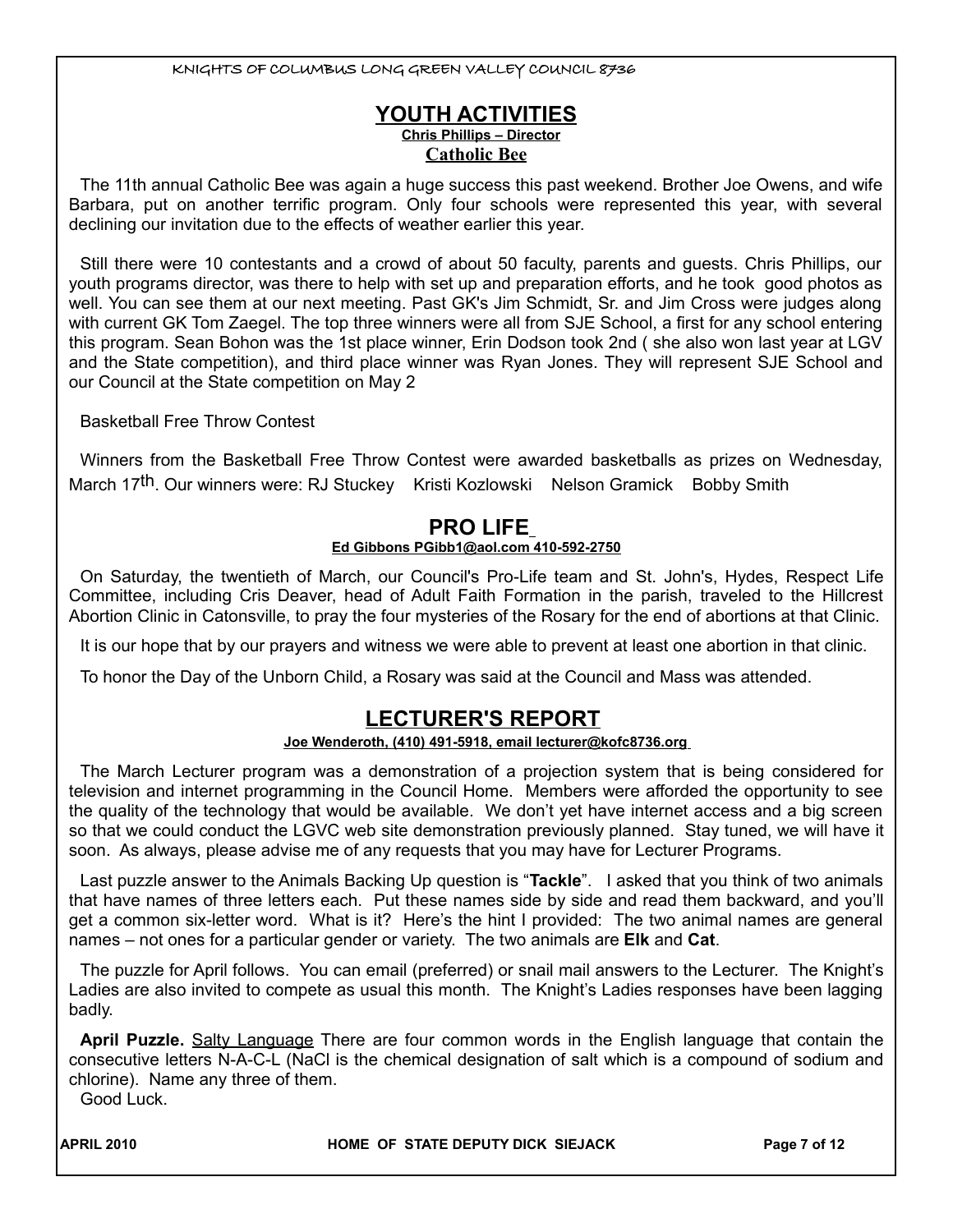# **CHANCELLOR'S REPORT**

#### **Bob McGraw, Work 410-887-1828, Cell/Text 443-299-7732, E-mail rsmcgraw@verizon.net**

Feel free to contact me if you know of any brother or family member that is in need of prayers.

Please continue to pray for the following:

#### **Brothers:**

George Thuman Jr. Pop Stritzinger John Robinson Gene Messenger Kevin Krivacsy (former member of the council)

#### **Relations:**

Mary Weber, Wife of Brother Paul Weber Tori Robinson, Wife of Brother John Robinson Carolyn Thuman, Wife of Brother George Thuman William Snowden, Brother in Law of Brother Charles Valle Mary Renshaw, Wife of Brother Robert Renshaw Gertrude Gibson, Mother of Brother Sam Gibson Stanley Gibson, Brother of Brother Sam Gibson Catherine Lanham, Daughter of Brother Jason Lanham Kathy Gutberlet, Wife of Brother Matt Gutberlet Phyliss Rowan, Wife of Brother Thomas Rowan Robert Rowan, Brother of Brother Thomas Rowan Doris Duncan, Mother in Law of Brother Thomas Rowan

*NOTE: We have no system of routinely identifying those people whose health has improved to the point that they no longer need to be on the prayer list. Consequently, at the end of each quarter, we will delete all names that have been on the list for three or more months. Anyone with a request should contact the Chancellor, Bob McGraw, at either of the above addresses and they will be listed/reinstated on the prayer list.* 

# **APRIL BIRTHDAYS**

| <b>Carroll McComas</b> | 02 | <b>Bob Vacek</b> | 03 |
|------------------------|----|------------------|----|
| Tom Wojcik             | 05 | Larry Flynn      | 11 |
| Sam Gibson             | 11 | Frank Budzynski  | 12 |
| Craig Messenger        | 13 | <b>Ted Burns</b> | 16 |
| Tom Romanko            | 24 | <b>Bob Torr</b>  | 27 |
| John Schlee            | 28 |                  |    |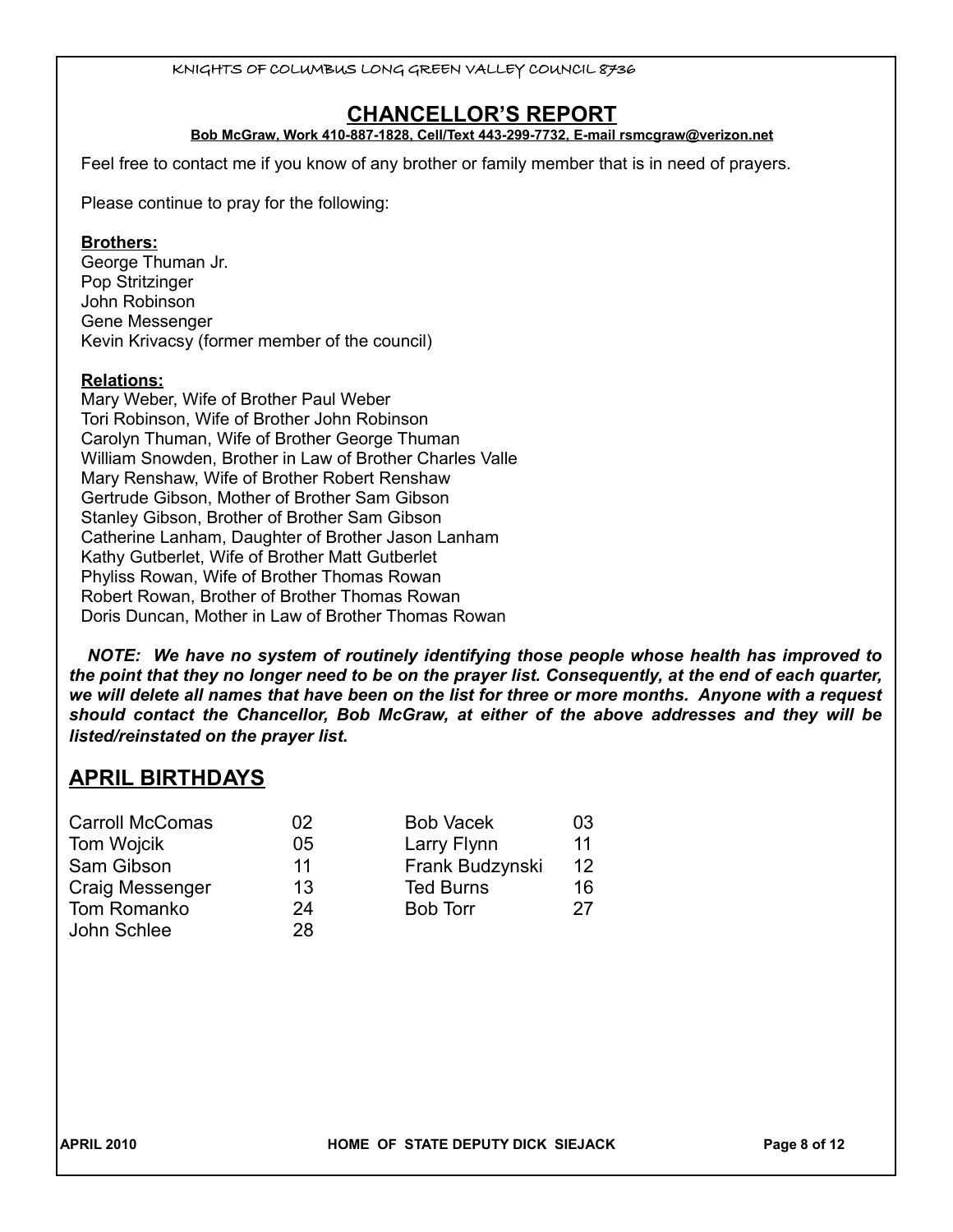# **BASEBALL GAMES**

The baseball season is here again. Each year our Council works about 12 games at one of the concession stands at Oriole Park and for that we earn a commission from ARAMARK who has the contract for all stands and games. We need about 15 men/women to work in the portable beer and main stands serving Cokes, popcorn, hot dogs, nachos, beer ,etc, And we work behind the stand preparing food and providing general help. A few men start at about 3:30PM opening the stand and getting ready. Others come when they can and work until about 30 minutes after the game ends, or leave earlier if necessary.

Aside from the normal dues collection, this is by far the biggest, and steadiest fund raiser we have. The council needs the income from the baseball stand to keep itself financially sound. All Brothers and family or friends over 18 years of age are asked to work one or more games to help out. Please be courteous to the member who will contact you, and help your council.

The games that we will be working are listed below for your planning purposes.

| <b>DATE</b> | TIME      | <b>DAY</b> | TEAM          | <b>DATE</b> | <b>TIME</b> | <b>DAY</b> | TEAM             |
|-------------|-----------|------------|---------------|-------------|-------------|------------|------------------|
| 04/09/2010  | 3:05 PM   | Fri        | Toronto       | 05/26/2010  | $7:05$ PM   | Wed        | <b>Athletics</b> |
| 06/04/2010  | $7:05$ PM | Fri        | <b>Boston</b> | 06/11/2010  | 7:05 PM     | Fri        | Mets             |
| 06/25/2010  | 7:05 PM   | Fri        | Washington    | 07/16/2010  | $7:05$ PM   | Fri        | <b>Toronto</b>   |
| 07/23/2010  | 7:05 PM   | Fri        | Twins         | 08/06/2010  | $7:05$ PM   | Fri        | Chicago          |
| 08/20/2010  | $7:05$ PM | Fri        | Rangers       | 09/02/2010  | 7:05 PM     | Thur       | <b>Red Sox</b>   |
| 09/17/2010  | $7.05$ PM | Fri        | New York      | 10/01/2010  | 7:05 PM     | Fri        | <b>Tigers</b>    |

Anyone who will handle / serve beer or work cash registers is required to have the ARAMARK TIPS/TEAM training and certification. Anyone who needs to be trained, especially those who have or will expire this year(please check your TEAM certification card now), can attend one of the remaining sessions shown below.

| Monday   | April 5 <sup>th</sup>  | Pastimes Café      | Tuesday   | April 20 <sup>th</sup> | Media Lounge (M&T) |
|----------|------------------------|--------------------|-----------|------------------------|--------------------|
| Thursday | April 22 <sup>nd</sup> | Pastimes Café      | Wednesday | May 5 <sup>th</sup>    | Pastimes Café      |
| Monday   | May 17 <sup>th</sup>   | Media Lounge (M&T) | Thursday  | May 20 <sup>th</sup>   | Media Lounge (M&T) |
| Tuesday  | June 15 <sup>th</sup>  | Pastimes Café      | Thursday  | June 17 <sup>th</sup>  | Pastimes Café      |
| Tuesday  | July 6 <sup>th</sup>   | Pastimes Café      | Tuesday   | July 27 <sup>th</sup>  | Media Lounge (M&T) |

All sessions run from 6PM to 9PM.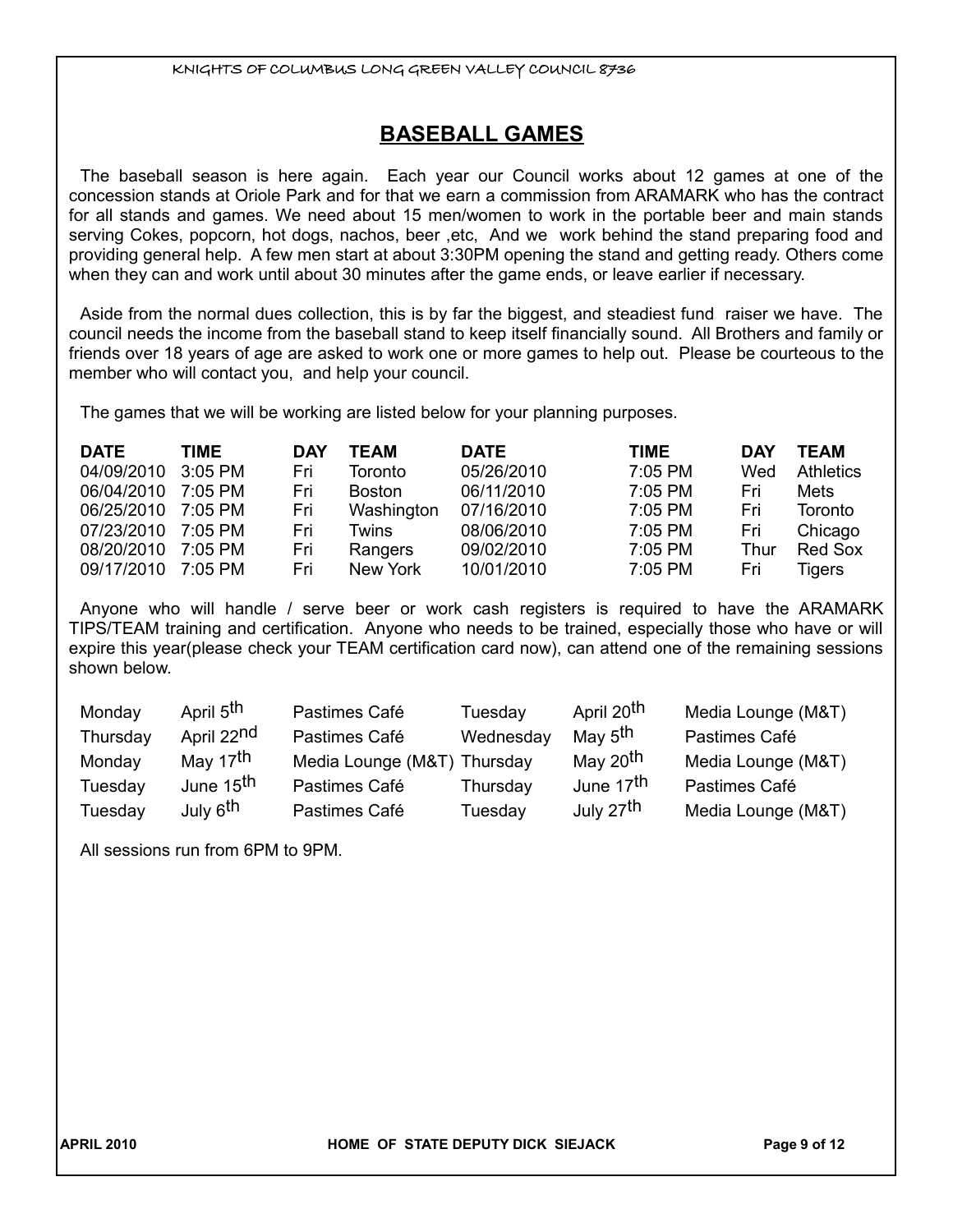| KNIGHTS OF COLUMBUS LONG GREEN VALLEY COUNCIL 8736 |                 |             |                                                                   |                          |  |
|----------------------------------------------------|-----------------|-------------|-------------------------------------------------------------------|--------------------------|--|
| <b>DATES TO REMEMBER</b>                           |                 |             |                                                                   |                          |  |
| <b>DATE DAY</b>                                    |                 | <b>TIME</b> | <b>ACTIVITY</b>                                                   | <b>LOCATION</b>          |  |
|                                                    |                 |             | <b>APRIL</b>                                                      |                          |  |
| 04<br>05                                           | Sun.<br>Mon.    |             | <b>HAPPY EASTER</b>                                               | <b>Bel air Council</b>   |  |
| 06                                                 | Tues.           | 7:00 PM     | $2nd$ Degree<br><b>Knights Ladies</b>                             | <b>Council Home</b>      |  |
| 08                                                 | Thurs.          | 7:00 PM     | <b>Officers Meeting</b>                                           | <b>Council Home</b>      |  |
| 08                                                 | Thurs.          | 8:00 PM     | <b>BCGK Meeting</b>                                               |                          |  |
| 09                                                 | Fri.            | 3:05 PM     | <b>Baseball Game Opening Day</b>                                  | <b>Camden Yards</b>      |  |
| 11                                                 | Sun.            | 5:00 PM     | <b>Feast of Divine Mercy</b>                                      | St. Johns Chapel         |  |
| 13                                                 | Tues.           | 8:00 PM     | <b>Business Meeting</b>                                           | <b>Council Home</b>      |  |
| 15                                                 | Thurs.          | 8:00 PM     | <b>ABJC Meeting</b>                                               | <b>LGV Council</b>       |  |
| 16                                                 | Fri.            | 8:00 PM     | <b>Council activities Night</b>                                   | <b>Council Hall</b>      |  |
| 17/18                                              | Weekend         |             | All Masses Ministry Fair-Recruiting                               | St. Johns Church         |  |
| 25                                                 | Sun.            |             | World Day of Prayer for Vocations                                 |                          |  |
| 27                                                 | Tues.           | 8:00 PM     | <b>Social Meeting</b>                                             | <b>Council Home</b>      |  |
|                                                    |                 |             | We will honor all Charter members at this Meeting                 |                          |  |
| 28                                                 | Wed.            | 6:30 PM     | Reception for PKG's and Ladies' Presidents Council Hall           |                          |  |
| 29                                                 | Thurs.          | 9:00 AM     | <b>Anniversary Golf Outing and Lunch</b>                          | Winters Run golf Course  |  |
| 30                                                 | Fri.            | 7:00 PM     | <b>Anniversary Gala</b>                                           | <b>TGCC(Eagles Nest)</b> |  |
|                                                    |                 |             | <b>MAY</b>                                                        |                          |  |
| 04                                                 | Tues.           | 7:00 PM     | Knights' Ladies Meeting                                           | <b>Council Home</b>      |  |
| 06                                                 | <b>Thurs</b>    | 7:00 PM     | <b>Officers Meeting</b>                                           | <b>Council Home</b>      |  |
| 06/08                                              | Thurs./Fri      |             | <b>Spring Fling</b>                                               | St. Johns Church         |  |
| 09                                                 | Sun             |             | All Masses Mary Gold project                                      | St. Johns Church         |  |
| 11                                                 | Tues.           | 8:00 PM     | <b>Business Meeting</b>                                           | <b>Council Home</b>      |  |
|                                                    | 13/16 Thrs./Sun |             | <b>State Covention</b>                                            | Ocean City               |  |
| 13                                                 | Thurs.          | 7:00 PM     | <b>BCGK Meeting</b>                                               | <b>Columbus Gardens</b>  |  |
| 20                                                 | Thurs.          | 8:00 PM     | <b>ABJC Meeting</b>                                               | <b>LGV Council</b>       |  |
| 21                                                 | Fri.            | 8:00 PM     | <b>Council Activities Night</b>                                   | <b>Council Home</b>      |  |
| 25                                                 | Tues.           | 8:00 PM     | <b>Council Social Meeting</b>                                     | <b>Council Home</b>      |  |
| 26'                                                | Wed.            | 7:05 PM     | Baseball game                                                     | Candem yard              |  |
| 30<br>31                                           | Sun.<br>Mon.    | 11:15 AM    | 5 <sup>th</sup> Sunday Mass/Brunch<br><b>MEMORIAL DAY HOLIDAY</b> | <b>TBD</b>               |  |
|                                                    |                 |             |                                                                   |                          |  |
|                                                    |                 |             |                                                                   |                          |  |
|                                                    |                 |             |                                                                   |                          |  |
|                                                    |                 |             |                                                                   |                          |  |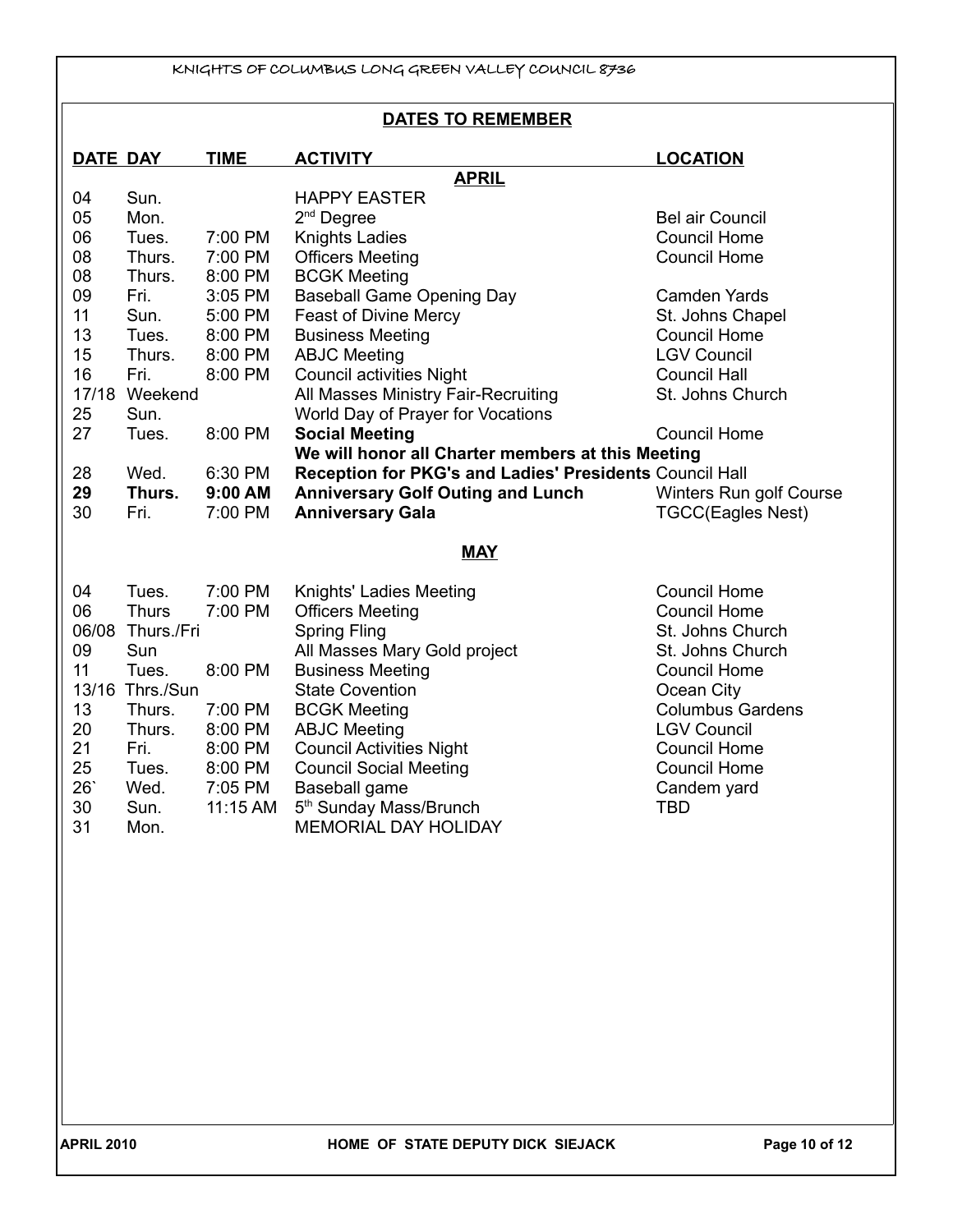# Celebrate …..Long Green Valley 25<sup>th</sup> ANNIVERSARY

**TUESDAY April 27** – This is a regular council meeting night which will include a special program to recognize all of the Charter Members of the council. **All charter members planning to attend must notify me no later than April 9.** There is NO CHARGE for this event. Meeting starts at 8 pm.

**WEDNESDAY April 28** – Members and their wives/guest are invited to a reception to recognize all Past Grand Knights of Long Green Valley Council and former Knights' Ladies Presidents in the council home at 6:30 pm. Reception will include hot and cold hors d'oeuvres, beer, wine and soda. Cost is \$10.00 person. All Past Grand Knights and former Knights' Ladies Presidents will be guests of the council. **All reservations and payments must be received by April 19.**

**THURSDAY April 29** – Anniversary Golf Outing at Winters Run Golf Club on Tollgate Road in Bel Air begins with a shotgun start at 9 am. The cost, which includes golf, cart, coffee & donuts prior to tee time and lunch served at the council home, is \$55.00 per golfer. **All reservations and payments must be received by April 21.**

**FRIDAY April 30** – Gala celebration and dinner at Towson Golf and Country Club at 7 pm. **All reservations and payments must be received by April 5.** 

For reservations or additional information, call Paul Weber 410 879-0558 or [apaulweber@msn.com](mailto:apaulweber@msn.coml)

-----

**Detach and mail along with your check to order your tickets now. Make checks payable to Long Green Valley Council and mail to: Paul Weber 2223 Larchmont Dr. Fallston Md. 21047**

-----------------------------------------------------------------------------------------------------------

**Name \_\_\_\_\_\_\_\_\_\_\_\_\_\_\_\_\_\_\_\_\_\_\_\_\_\_\_\_\_\_\_\_\_\_\_\_\_\_\_\_\_\_**

| Date           | Event                                           | Charge    | # Attending | Amount |
|----------------|-------------------------------------------------|-----------|-------------|--------|
| April 27, 2010 | <b>Council Meeting Honoring Charter Members</b> | No Charge |             |        |
| April 28, 2010 | Reception Honoring Grand Knights & Lad. Pres    | \$10,00   |             |        |
| April 29, 2010 | Anniversary Golf Tournament & Lunch             | \$55,00   |             |        |
| April 30, 2010 | Gala Celebration Towson Golf & Country Club     | \$40,00   |             |        |
|                | Total                                           |           |             |        |